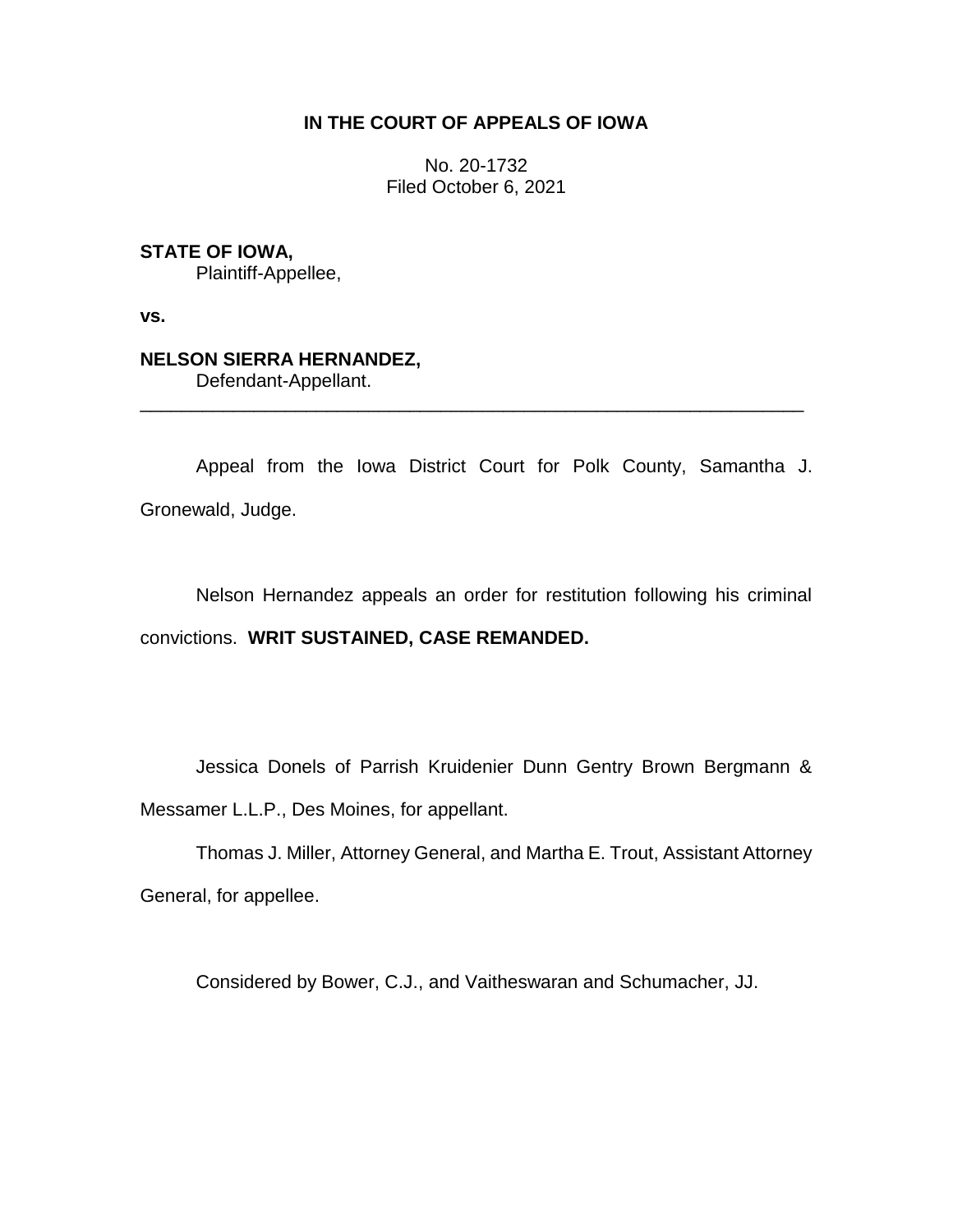### **SCHUMACHER, Judge.**

Nelson Hernandez appeals an order for restitution following his criminal convictions. He argues the district court violated his due process rights by ordering him to pay restitution of \$593.80 in costs and \$125.00 in surcharges without holding a hearing on his reasonable ability to pay and erred in reopening the record on the issue of restitution.

In its July 2018 sentencing order, the court specifically found Hernandez had no reasonable ability to pay restitution for fees and costs. In April 2020, the Iowa Department of Corrections (DOC) filed a restitution plan reflecting \$593.80 in costs and \$125.00 in surcharges. In June, Hernandez objected, arguing a finding was never made that he had a reasonable ability to pay and requesting a hearing on the issue. The court declined to take any action, noting Hernandez failed to file a financial affidavit. *See* Iowa Code §§ 910.1(4), .2A(2)(b), (d) (2020). After various other filings, the State waived its right to a restitution hearing and to crossexamine Hernandez. Thereafter, without holding a hearing, the court entered an order finding Hernandez had a reasonable ability to pay category "B" restitution. Hernandez moved for reconsideration but filed a notice of appeal before the court could rule on it.

To begin, Iowa Code section 910.7(5), which was amended effective June 25, 2020, before Hernandez's motion for a hearing on his reasonable ability to pay was filed, provides appellate review of a district court ruling following a petition for a hearing concerning an offender's reasonable ability to pay shall be by writ of certiorari. Because Hernandez argues the court acted illegally, exercising our discretion, we choose to treat Hernandez's notice of appeal and brief as a